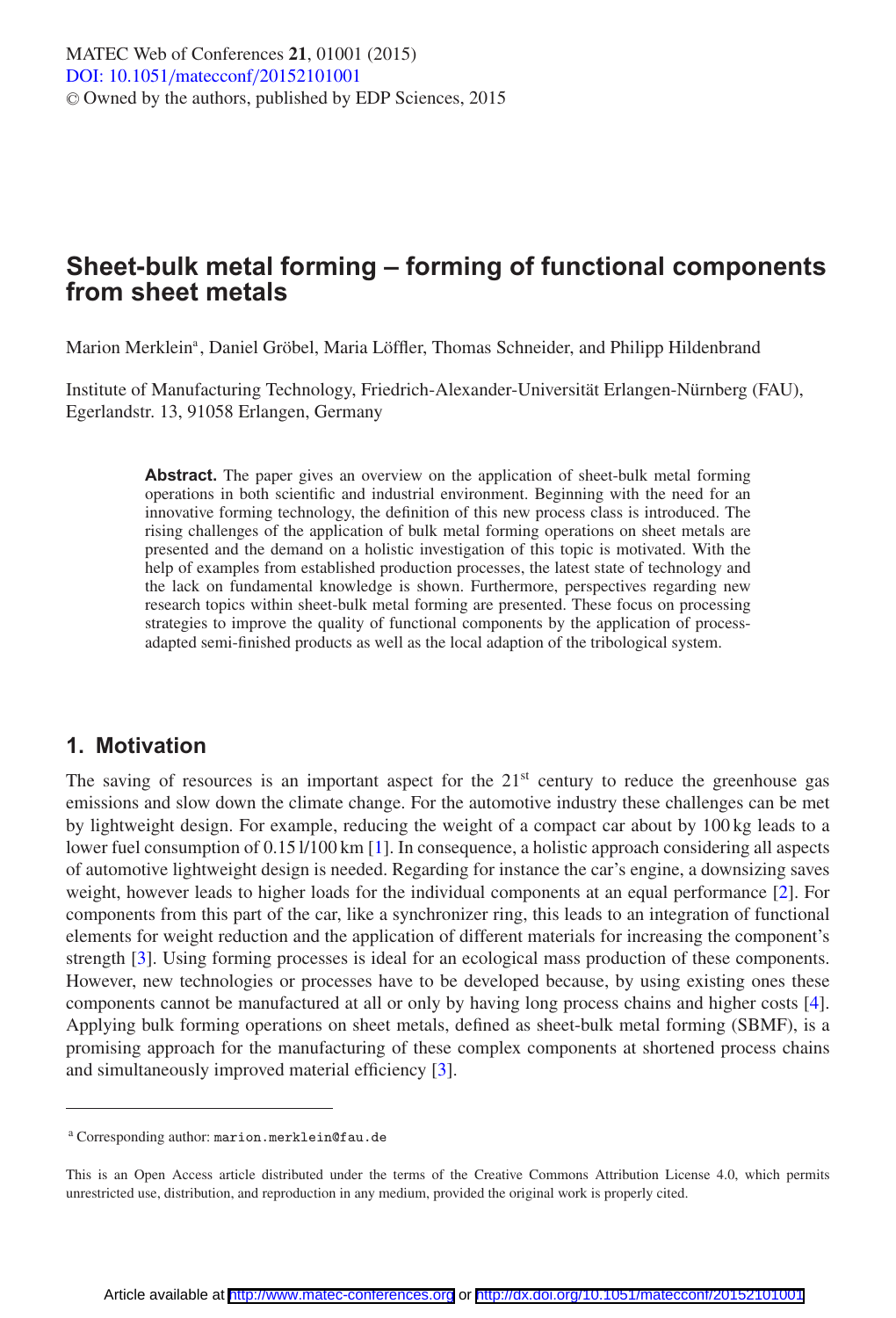<span id="page-1-0"></span>

|                                            | <b>Linear tool motion</b> |         |             |         | <b>Rotational tool motion</b> |                    |                        |
|--------------------------------------------|---------------------------|---------|-------------|---------|-------------------------------|--------------------|------------------------|
|                                            | Upsetting                 | Ironing | Forging     | Coining | Flow<br>forming               | Orbital<br>forming | <b>Boss</b><br>forming |
| Change in<br>thickness                     | <b>fl</b>                 |         | $\mathbf t$ | 1 I     |                               | <b>fl</b>          |                        |
| Combination<br>with sheet<br>forming known |                           |         |             |         |                               |                    |                        |
| Forming force                              | High                      | Medium  | High        | High    | Low                           | Medium             | Medium                 |

**Figure 1.** Process classification and characteristics of common sheet-bulk metal forming operations [\[6\]](#page-10-4).

# **2. Sheet-bulk metal forming**

## **2.1 Definition and classification of sheet-bulk metal forming**

Sheet-bulk metal forming is defined as forming of sheets with an intended three-dimensional material flow as in bulk forming processes [\[3\]](#page-10-2). This new process class includes several conventional forming operations that are combined and extended in their application, and are oftentimes conducted in conjunction with conventional sheet forming processes. One central characteristic is given by the complex interaction between forming zones of high and low strains that possess three-dimensional, as well as two-dimensional stress and strain states. All forming operations are applied on semi-finished parts of 1 to 5 mm thickness with the intention to form local shape elements projecting out of the plane which are in the dimension of the sheet thickness [\[3](#page-10-2)]. Besides manufacturing of functional integration, SBMF can also be used to redirect material on sheets in order to produce semi-finished parts with tailored properties.

In [\[5\]](#page-10-5) forming processes are categorised in respect to the stress states during the forming operation. However, this classification is not applicable to sheet-bulk metal forming processes since characteristics of multiple processes can merge in some cases [\[3\]](#page-10-2). Furthermore the geometry of the semi-finished parts in question is not respected. In order to solve this challenge, a classification that enables a distinction of possible processes by the tool motion in use is proposed in [\[3\]](#page-10-2). As Fig. [1](#page-1-0) shows, upsetting, ironing, forging and coining can be assigned to the group of linear motions whereas rotational movement can be found in flow forming, orbital forming and boss forming. Furthermore all processes can be descripted by the resulting change in sheet thickness, the possibility of combinations with sheet forming operations and by the demand on forming force. Process forces are particularly dependent on the effective contact area between workpiece and tool during the forming operation. High contact areas result in high process forces, whereas small contact areas demand less force. Due to this circumstance upsetting, forging and coining possess the highest force demands due to their typically large contact areas. One strategy to overcome this challenge is the use of incremental forming processes like orbital forming or flow forming. Such processes are characterized by small but moving contact and forming zone.

As listed in Fig. [1,](#page-1-0) it is possible to both locally reduce or heighten sheet thickness in most sheet-bulk metal forming processes. Additionally, a combination with conventional sheet forming operations is predominantly possible. The circumstance that both aspects apply to forging and upsetting makes those operations particularly promising methods if complex sheet products of high functional integrations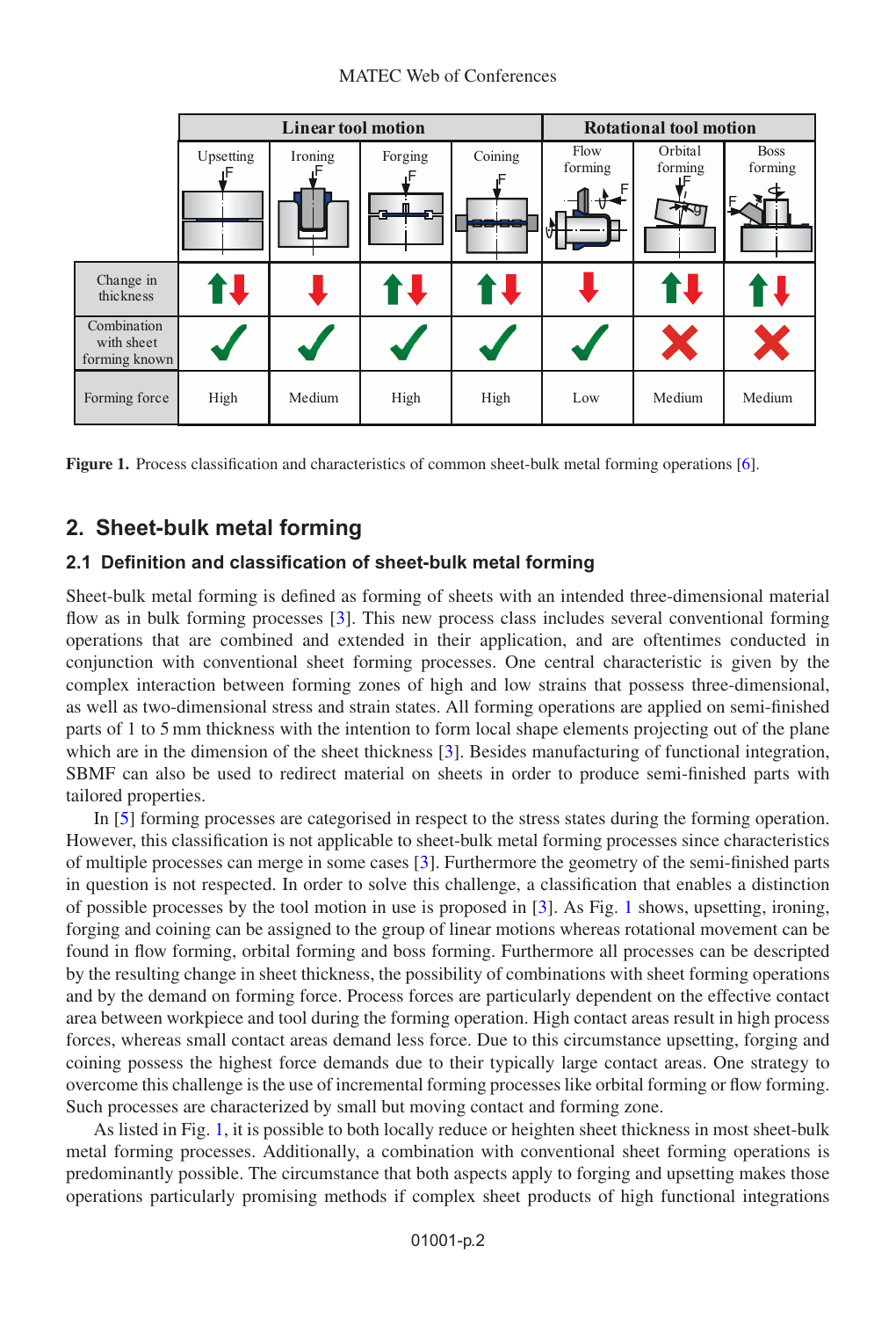## ICNFT 2015



<span id="page-2-0"></span>**Figure 2.** a) Forward flow forming and b) backward flow forming [\[8](#page-10-6)].

have to be produced. However, a typical characteristic of functional elements are their small dimensions in comparison to the total dimensions of the part. Subsequently, the forming of such structures results in complex locally restricted three dimensional forming zones. These zones typically possess high plastic strains that are surrounded by large areas of non-strain hardened material. Due to this interrelation, the material flow during the forming operation gets progressively more pronounced in direction of the strain gradient and impedes the forming of the functional elements. Therefore, controlling the material flow in sheet-bulk metal forming processes is crucial for the proper forming of functional elements. Exemplarily, two sheet-bulk metal forming processes listed in Fig. [1](#page-1-0) are presented in the following chapter with focus on the occurring material flow.

### **2.2 Examples of sheet-bulk metal forming processes**

### *2.2.1 Flow forming*

Flow forming is according to [\[6](#page-10-4)] an incremental sheet-bulk metal forming process with a rotational tool movement to reduce the sheet thickness at low forming forces. It is characterized by a local forming zone which is restricted by two partially contacting tools [\[7](#page-10-7)]. This enables the manufacturing of axially symmetrical parts with high surface quality and precision [\[8\]](#page-10-6). The parts can either be conical or cylindrical depending on the mandrel geometry. A schematic setup is depicted in Fig. [2](#page-2-0) with the two variants forward and backward flow forming. In forward flow forming the material flow is in direction of the feed motion whereas for backward flow forming the material flow is in opposite direction.

For both variants the tool is fixed by a mandrel whereas the rolling tool is positioned at the workpiece and creates an axial displacement of the material while the inner diameter is not changed. Thus, a defined variation of the wall thickness is possible at a small, locally restricted deformation zone between the rolls and the workpiece [\[9\]](#page-10-8). One main goal in flow forming is the minimization of the tangential material flow to prevent an increase of the inner diameter which can be realized by specifically adjusting process parameters like feed motion, rolling tool geometry or axial offset [\[10](#page-10-9)]. The small forming zone results in a complex stress and strain distribution [\[9\]](#page-10-8) with high contact stresses limiting the desired axial material flow. Regarding the primary forming zone which is the zone at the contact with the rolling tool, a triaxial compressive stress state occurs whereas the secondary forming zone, the zone in front of the primary zone shows a biaxial stress state [\[7\]](#page-10-7). This leads to a material displacement in axial and tangential direction from the primary to the secondary forming zone resulting in an accumulation and bulging of the material [\[7\]](#page-10-7) as well as an overall lengthening of the component. The feed motion of the rolling tool transfers the secondary forming zone into the primary forming zone and the accumulated material is levelled. By using flow forming processes, a reduction of the initial wall thickness up to 90% can be achieved which results in a high work hardening and reduced notch sensitivity [\[3\]](#page-10-2). Forming functional elements like internal gearings can be achieved by using mandrels with a negative mould of the target geometry and a rolling of the inner diameter into the moulds [\[11](#page-10-10)].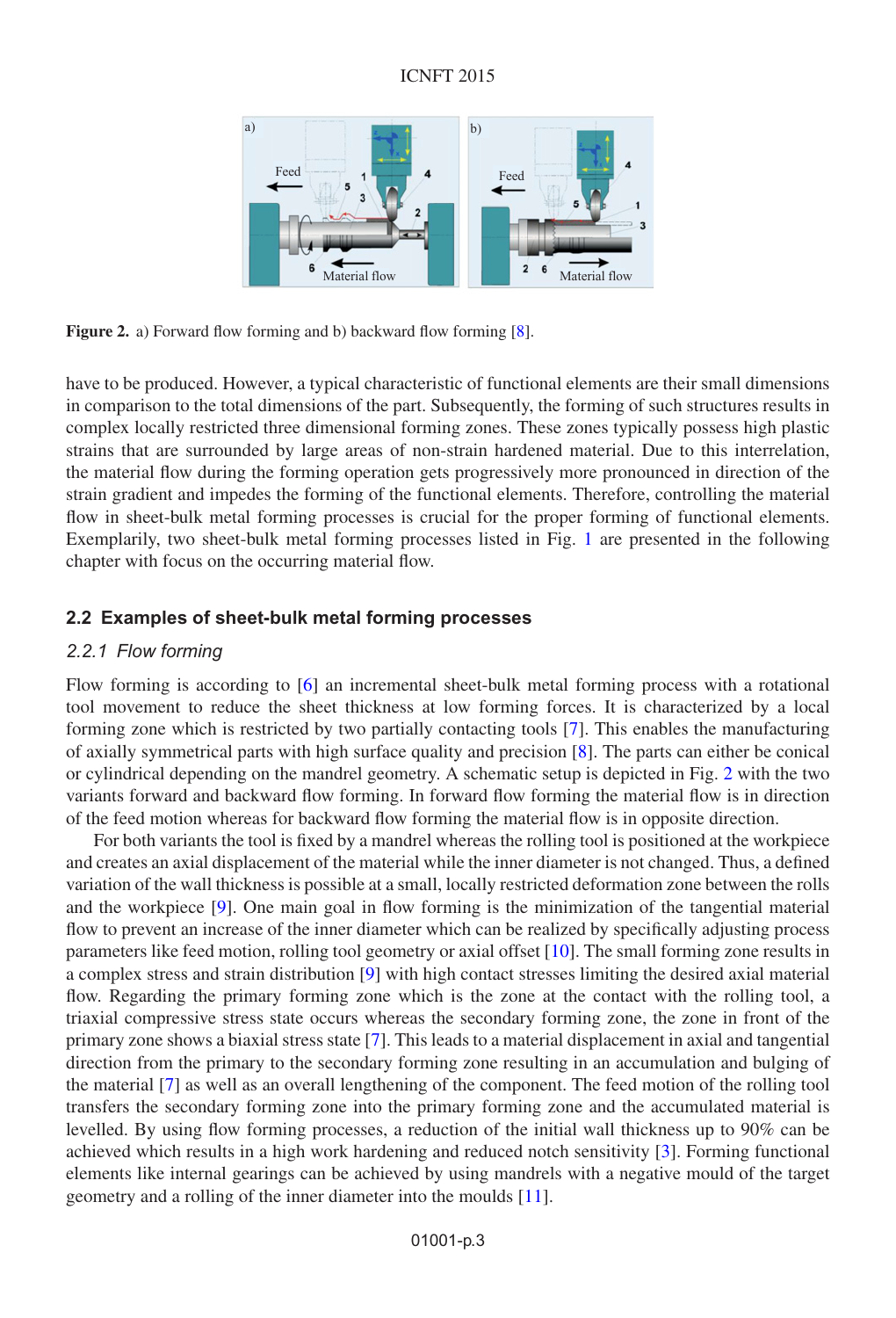<span id="page-3-1"></span><span id="page-3-0"></span>

**Figure 3.** Thin-walled components with functional elements manufactured by flow forming [\[14](#page-11-0)].



**Figure 4.** a) Conventional upsetting and b) orbital forming [\[18](#page-11-1)].

Flow forming is industrially used for the manufacturing of thin-walled tubular components, as presented in Fig. [3.](#page-3-0) The main advantages are a high geometric flexibility, low tool loads [\[12\]](#page-11-2) as well as a high material efficiency and low production costs [\[13\]](#page-11-3).

#### *2.2.2 Orbital forming*

Orbital forming originated as a cold bulk-forming process [\[15](#page-11-4)] and can be classified as an incremental forming process with a rotational tool movement. Due to the tilted upper die and the typical tumbling motion the contact zone between tool and workpiece can be reduced up to 70% compared with conventional upsetting [\[16](#page-11-5)], see Fig. [4.](#page-3-1) This results in lower forming forces necessary [\[16](#page-11-5)] and thus enables an enhancement of process limits. The tumbling motion leads to a rolling of the workpiece under compressive stresses in a locally restricted forming zone which moves over the surface [\[17\]](#page-11-6).

The rotating and locally restricted forming zone causes in an inhomogeneous radial and tangential distribution of stresses on the workpiece side contacting the rotating upper die whereas the opposite workpiece side shows a predominantly homogeneous distribution [\[19](#page-11-7)]. This leads to radial and tangential material flow in orbital forming with the tangential material flow dominating [\[19](#page-11-7)]. In contrast to conventional upsetting with a material flow in radial and axial direction resulting in widening and thinning of the workpiece, the tangential material flow causes both a thinning and thickening of the workpiece [\[20\]](#page-11-8). In addition, the material flow is influenced by the friction between tool and workpiece. In conventional upsetting, the radial material flow is impeded resulting in increased normal contact stresses towards the workpiece's centre. The smaller contact area in orbital forming however, leads to less variation of contact stresses which benefits the material flow [\[18\]](#page-11-1)

Orbital forming is industrially used for the manufacturing of axially symmetric near net-shape components like the ones shown in Fig. [5.](#page-4-0) Complex shaped components with high strength and good tooth quality can by manufactured by using orbital forming in a multi-stage process chain [\[21](#page-11-9)].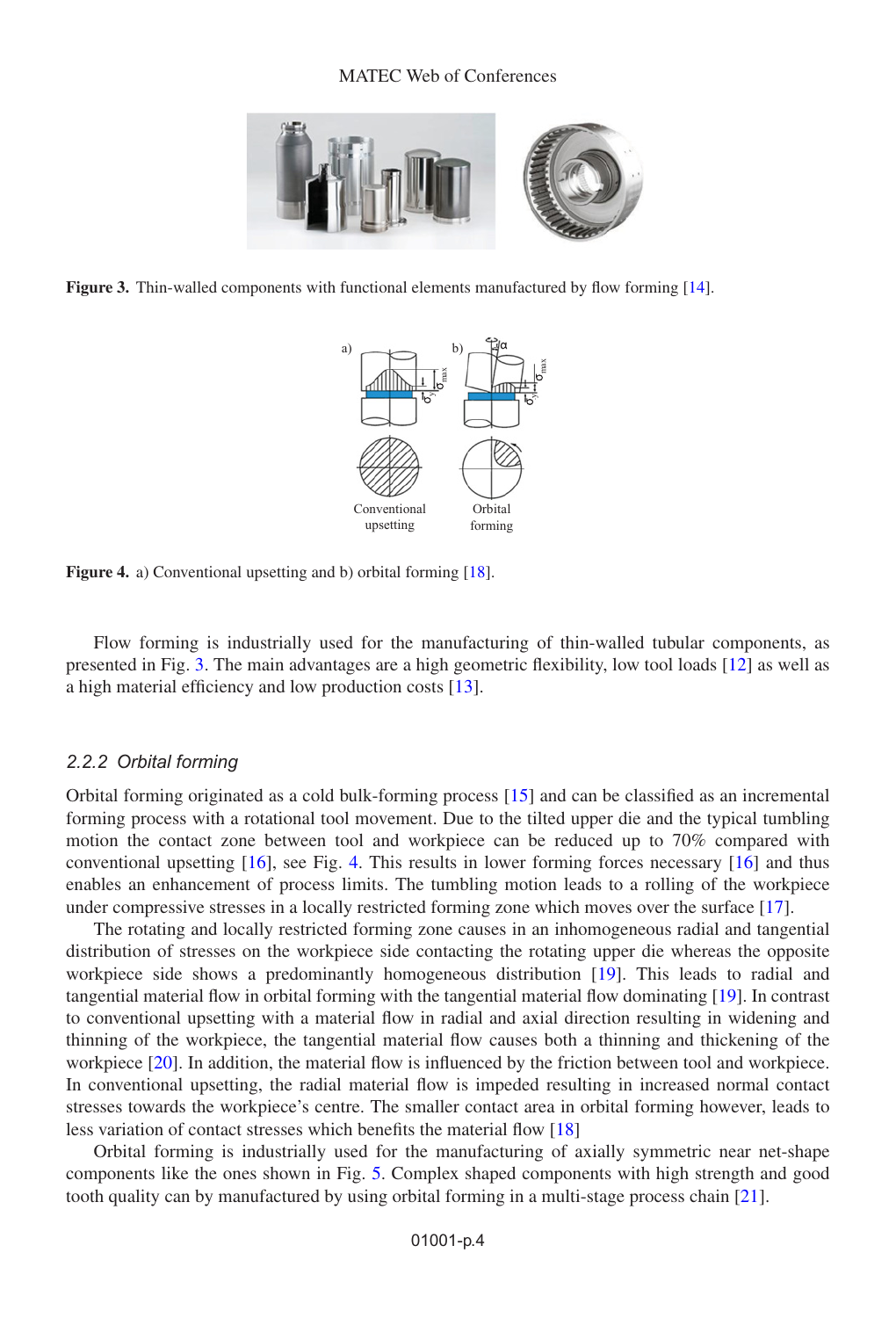<span id="page-4-0"></span>

**Figure 5.** Components manufactured by orbital forming – a) bevel gear [\[21](#page-11-9)] and b) gear wheel [\[22](#page-11-10)].

<span id="page-4-1"></span>

**Figure 6.** Deep drawing and upsetting of geared sheet metal components – a) analysis of the material flow and b) resulting product geometry with increasing forming forces.

## **3. Innovative solutions for controlling the material flow in sheet-bulk metal forming processes**

In the following chapter the necessity of controlling the material flow for two sheet-bulk metal forming processes is presented. The processes are a single stage deep drawing and upsetting process for manufacturing thin-walled cups with an external gearing and a cold forging process for forming functional elements. Additionally, two solutions for improving the components quality by directing the material flow are shown: the local adaption of tribological conditions and the application of tailored blanks.

## **3.1 Boundary conditions for presented sheet-bulk metal forming processes**

A well-known application of SBMF is the process combination of deep drawing and upsetting. In most approaches, in multi-stage tool set-ups, a cup is deep drawn and the cup wall is thickened circumferential or locally, if features like gear teeth are required. To shorten the process chain, a single-stage forming sequence was developed to form geared sheet metal components in a single tool at just one press stroke, see Fig. [6a](#page-4-1) [\[23\]](#page-11-11). The process analyses on this topic reflect one of the main challenges of SBMF, the control of the material flow. At moderate upsetting forces, buckling of the cup wall occurs, which results in inhomogeneous thickening and hence locally unfilled areas of the gear teeth and a groove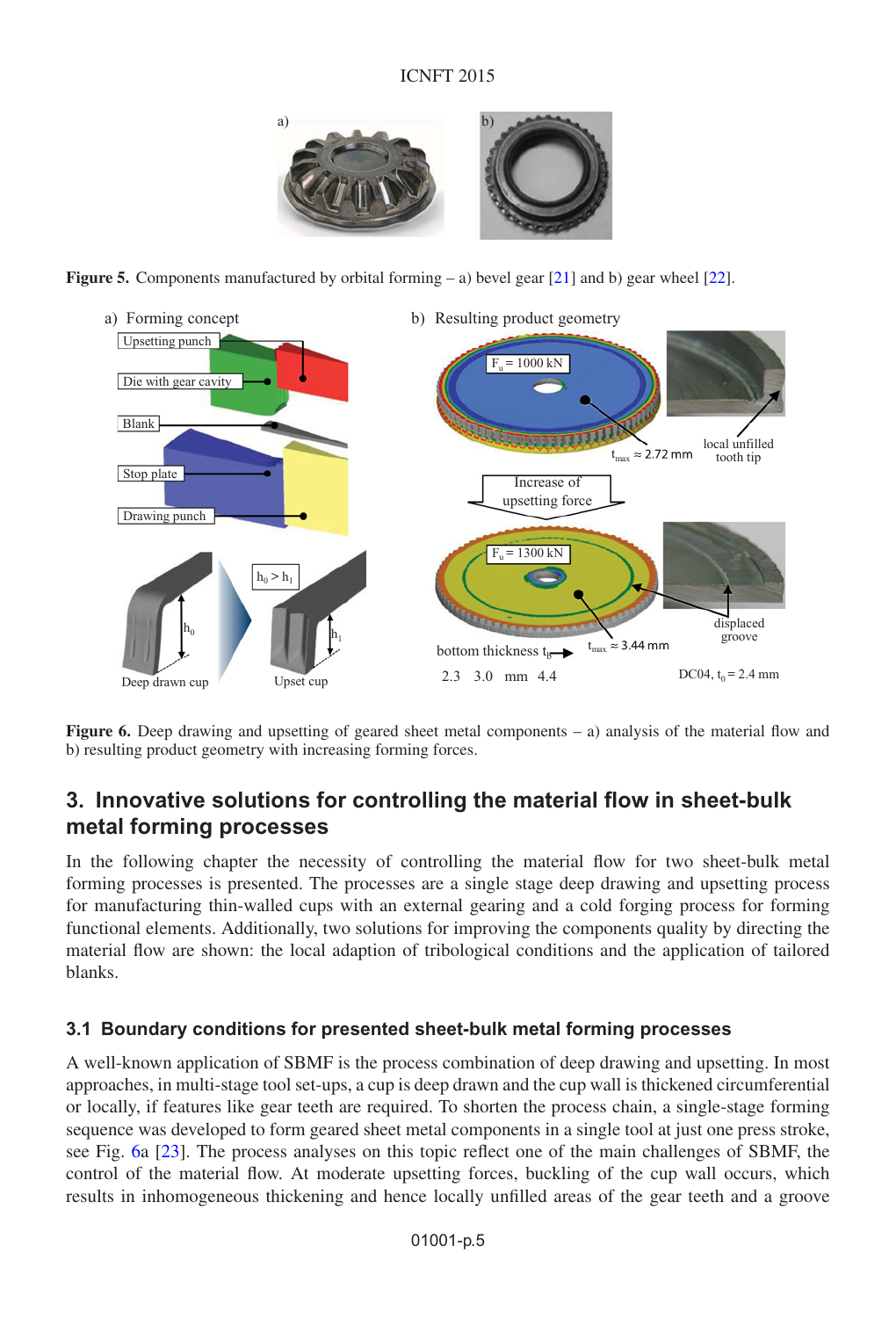<span id="page-5-0"></span>

**Figure 7.** a) Cold forging of functional elements of different shape out of a blank. b) Resulting insufficient filling of the mould due to radial material flow in the sheet plane.

at the transition from the cup bottom to the wall. With increasing upsetting forces, the die filling is improved, but a material flow around the corner into the soft cup bottom is induced simultaneously. The undesired material flow into the bottom results in a compression of the complete cup wall as well as a displacement of the groove radially inwards and a strong thickening of the bottom area. To improve the product properties, a simple increase of forming forces is not an adequate approach, but the control of the material flow has to be considerably improved.

Another application of sheet-bulk metal forming is a cold forging to form functional elements on sheet metal. Figure [7](#page-5-0) shows a process variant that enables the forming of triangular and rectangular elements on a circular sheet. As Fig. [7a](#page-5-0) shows, the process consists of a reinforced die with geometrically differing cavities that resemble the negative geometry of the functional elements. The forming operation is initiated by a punch movement in z-direction after a centrally positioned blank has been placed on the die and results in the final product geometry displayed in Fig. [7b](#page-5-0). Since the high plastic strain forming zone is located only in the area of the tool cavities, a distinct material flow into the non strain-hardened sheet plane in positive and negative radial direction influences the forming of the elements, as can be seen in Fig. [7b](#page-5-0). The radial material flow leads to a bulging of the sheet in the centre and simultaneous insufficient filling of the tool moulds. Current research revealed that this effect is dependent on the chosen geometry of the cavity in question, as well as on the arrangement of the moulds [\[24\]](#page-11-12).

As shown above, controlling the material flow in sheet-bulk metal forming processes is crucial for the proper filling of functional elements and thus ensures the desired product quality with major influencing factors being the temporally and locally varying load conditions. Thus, the investigation and understanding of the material flow is of major importance to achieve the best possible process control and to guarantee an acceptable product quality. This leads to the development of solutions for controlling the material flow. Two innovative solutions, the local adaption of the tribological conditions and the application of process adapted semi-finished parts are presented in the following chapter.

### **3.2 Solutions for controlling the material flow**

### *3.2.1 Locally adapted tribological conditions as a method to influence material flow*

Promising approaches to overcome the challenge of controlling the material flow are adapted tribological conditions. Investigations on this topic have already shown the interaction of material flow and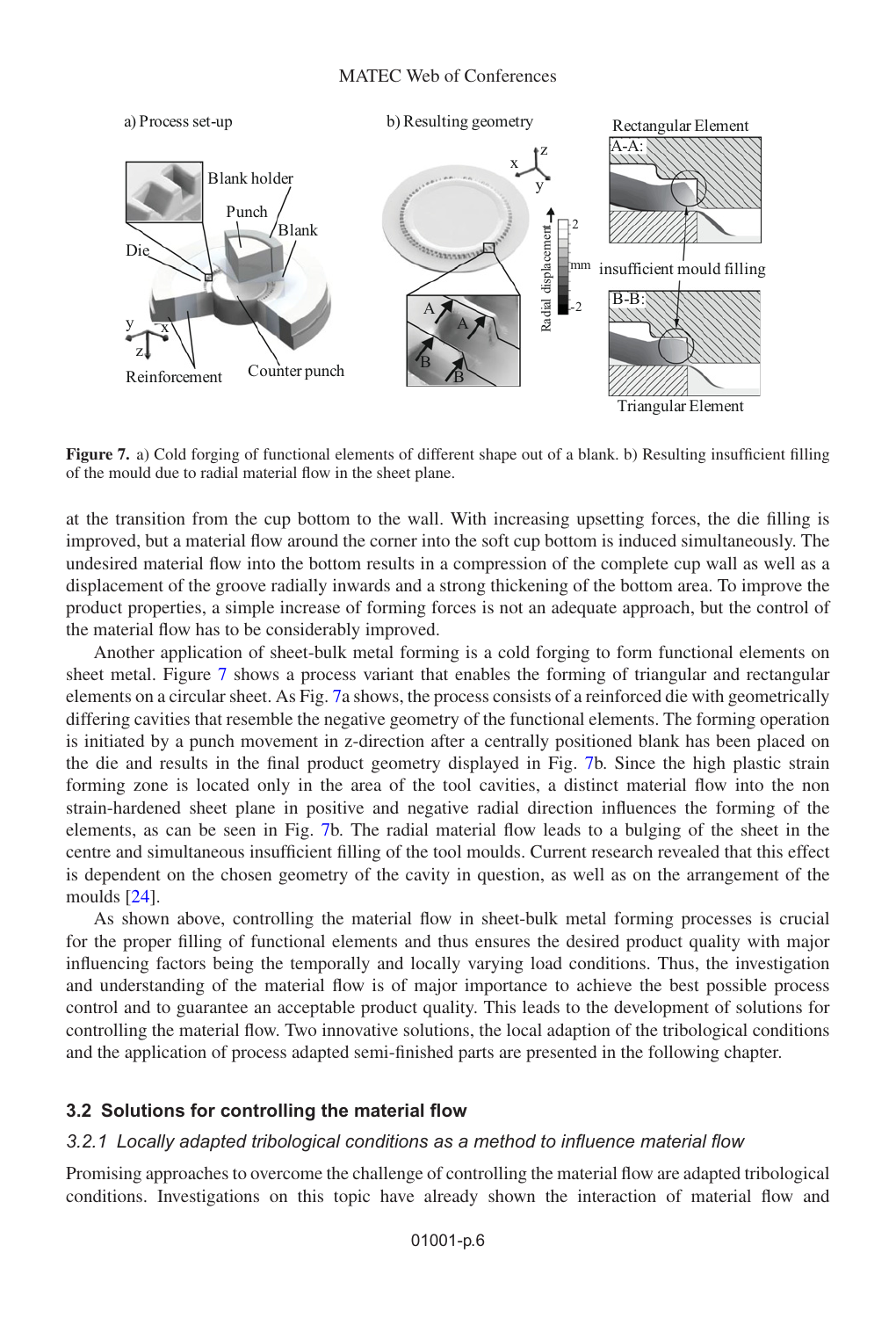<span id="page-6-0"></span>

**Figure 8.** a) Topography and roughness and b) results of ring compression tests of initial surfaces compared to a blasted surfaces.

tribological conditions and the potential to influence the material flow by an adaption of the friction [\[25\]](#page-11-13). Due to the special load conditions in SBMF a local adaption of the tribological conditions fitted to the respective load states is a promising approach to control the material flow and thus to improve the process result.

The surface of workpiece and die are main parts of the tribological system beneath lubricant and load conditions. Due to this fact modified surfaces, so-called tailored surfaces are a suitable approach to influence the friction conditions. In general tailored surfaces are defined as process adapted semifinished workpieces or tools with geometrically determined structures in defined patterns [\[26](#page-11-14)]. The local adjustments of the surface can be realised on the workpiece and/or on the tool of SBMF processes. Based on the fundamental requirements regarding the tribological conditions in SBMF, milled [\[27](#page-11-15)] and coated surfaces [\[28\]](#page-11-16) could be identified in former investigations as suitable methods for tool-sided adaptions. For the workpiece-sided modification micro structuring and abrasive blasting of the surface are suitable methods to generate a gradient in friction conditions [\[26](#page-11-14)]. In addition, a combination of tool- and workpiece-sided adaption is possible.

For a comprehensive analysis of the effectiveness of tailored surfaces in a first step the investigation of the tribological conditions of the respective tailored surfaces is necessary. To analyse friction, a test methodology consisting of the three laboratory friction tests strip drawing test, pin extrusion test and ring compression test with different load conditions adapted to the process conditions in SBMF has been developed. Further information on the test methodology can be found in [\[29](#page-11-17)]. Figure 8 exemplarily illustrates the topography and the friction conditions for a workpiece-sided adaption of the surface by abrasive blasting. The higher roughness, shown in Fig. [8a](#page-6-0); of the blasted surface will increase the friction, as exemplarily shown by the results of the ring compression test in Fig. [8b](#page-6-0). Thus, this example could demonstrate the effectiveness of tailored surfaces as a method to influence the tribological conditions and in a further step the material flow.

Recent studies have revealed the potential for an improvement of the product quality for different SBMF processes by a local increase of the friction. Referring to the SBMF processes and their process limits described in chapter 3.1 the effectiveness of tailored surfaces for both processes is presented.

For the described single-stage process combination of deep drawing and upsetting the effectiveness of workpiece-sided abrasive blasting could be verified numerically and experimentally in former investigations [\[30](#page-11-18)]. The main process limit is the material flow from the cup wall into the bottom, which results in local thickening of this area. In consequence, the material is not any longer available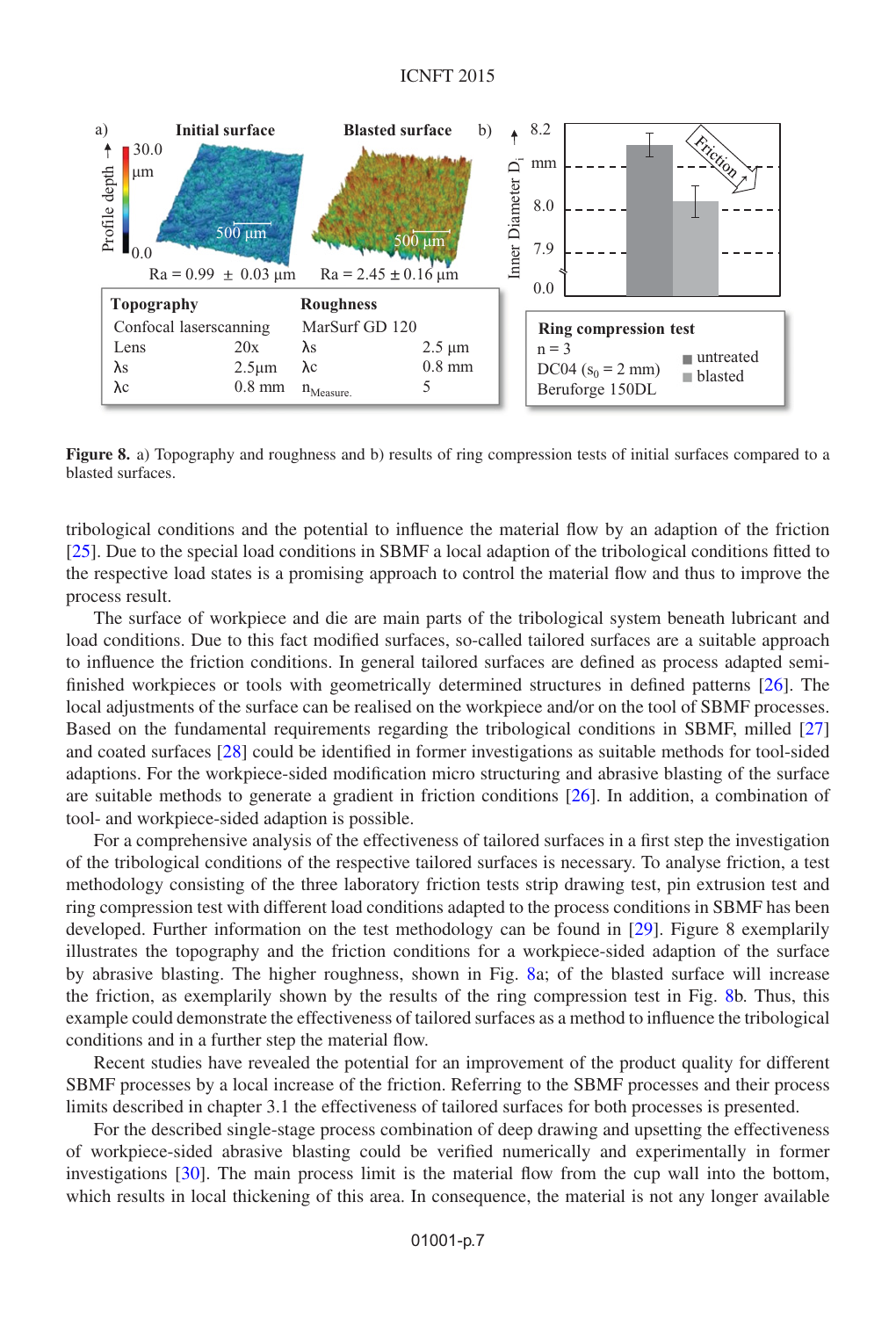<span id="page-7-0"></span>

**Figure 9.** a) Numerical feasibility study and b) results of experimental verification of the effectiveness of workpiece-sided abrasive blasting.

in the cup wall to realise an adequate die filling of the gear teeth. By using a numerical feasibility study, requirements for the local adaption of the tribological conditions have been identified. The results revealed that by increasing the friction factor in the area of the cup bottom  $m_{bot}$  the material flow, which is directed to this area, decreases. As a consequence, the material remains in the cup wall resulting in an improved die filling of the gear teeth and an increased cup height compared to global constant friction conditions  $m<sub>glo</sub>$ , see Fig. [9a](#page-7-0). The experimental verification, shown in Fig. [9b](#page-7-0), revealed an increase of the cup height by 0.25 mm and a 2.13% improvement of the die filling for the DC04 sheet by using workpiece-sided abrasive blasting on both sided of the investigated samples [\[31](#page-11-19)]. Thus, the increase of the friction in the area of the cup bottom decreased the material flow directed to this area and extends the limits for this kind of SBMF process.

Additionally the benefit of tailored surfaces for cold forging of functional elements out of the sheet plane to produce a component with a circumferential gearing consisting of elements with alternating rectangular and triangular shape, as showed in chapter 3.1, should be presented. For this kind of process the effectiveness of combined workpiece- and tool-sided adaption of the surface has been analysed to realise a higher gradient in friction conditions. Therefore, additionally to workpiece-sided abrasive blasting, a structure using high-feed milling produced by using a milling tool geometry with a straight cutting edge has been applied. With the help of a numerical feasibility study a methodology for the local adaption of the friction conditions  $m_{loc}$  could be identified, see Fig. [10a](#page-8-0). An increase of the friction next to the cavities will reduce a material flow backwards into the sheet plane. Thus, more material will flow into the cavities and increases the heights of the functional elements. Figure [10b](#page-8-0) compares the die filling for locally adapted friction conditions  $m_{loc}$  compared to global constant friction conditions  $m_{glo}$  for a conventional blank between workpiece and die. For both functional elements a significant increase of the die filling by using tailored surfaces can be detected.

Overall, it can be stated that locally adapted tribological conditions by using tailored surfaces are a promising approach to influence the material flow in SBMF processes. Thus, the process limits can be extended, which supports a further development of SBMF.

#### *3.2.2 Application of process adapted semi-finished parts for directing the material flow*

Besides the local modification of the tribological conditions the application of process adapted semifinished parts, so called tailored blanks, is another solution for controlling the material flow in sheetbulk metal forming processes. Tailored blanks are characterized by a local variation of sheet thickness or mechanical properties to be specifically designed for their field of application [\[1\]](#page-10-0). The tooling concept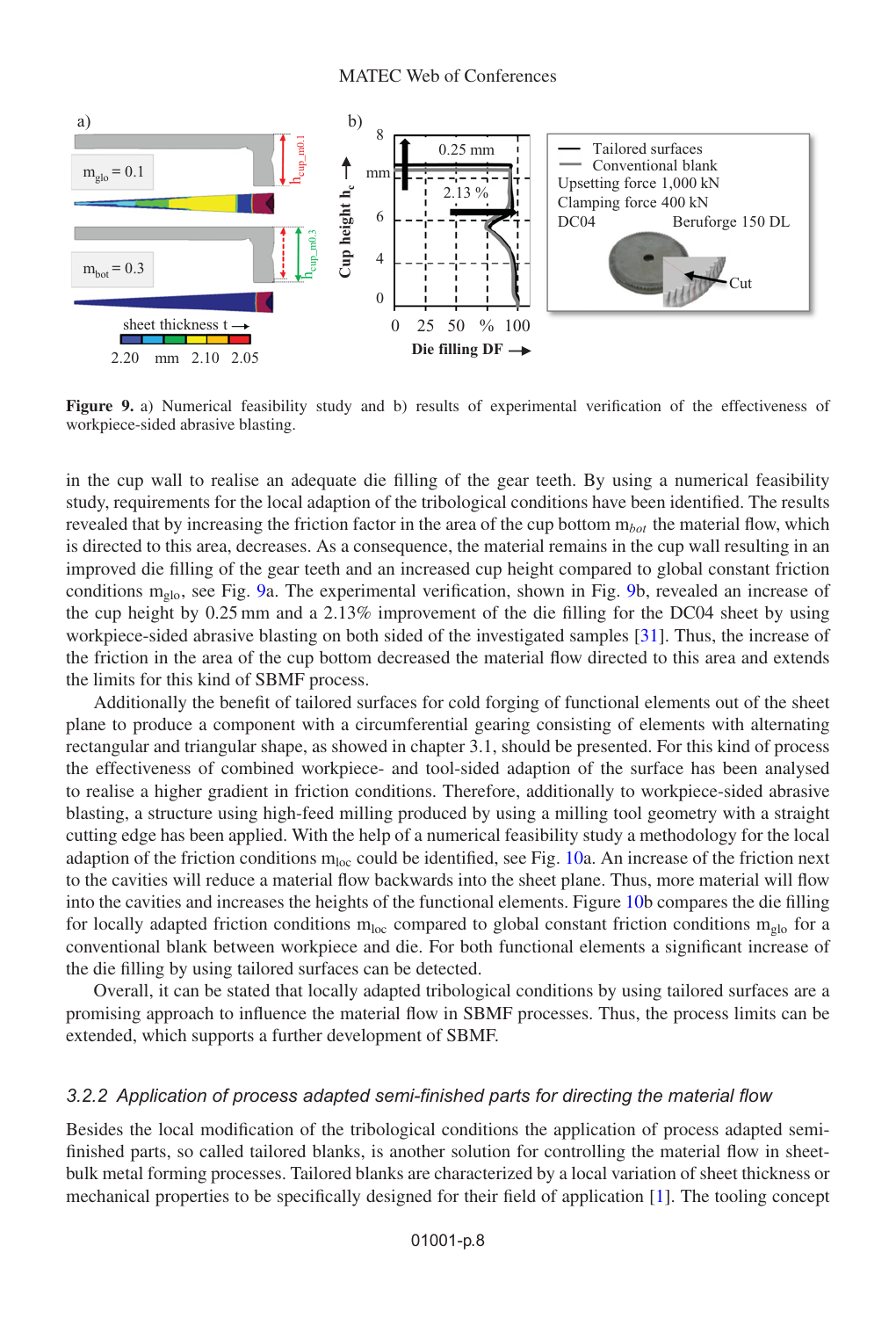#### ICNFT 2015

<span id="page-8-0"></span>

<span id="page-8-1"></span>**Figure 10.** a) Numerically defined requirements and b) evaluation of the effectiveness of tailored surfaces on the die filling.



**Figure 11.** Process adapted semi-finished parts with locally adapted material distribution manufactured by orbital forming.

for an orbital forming process as presented in [\[32\]](#page-11-20) enables the manufacturing of tailored blanks as depicted in Fig. [11](#page-8-1) with a relocation of the material from the inner centre to the outside area and thus a local increase of the sheet thickness necessary for a subsequent processing. In addition to the adaption of the geometric properties of tailored blanks regarding their field of application, a modification of the mechanical properties can be realized as well. Regarding the presented orbital forming process, the forming results in a strain-hardening of the material with the highest local values in areas of interest for a subsequent forming of functional elements.

Applying tailored blanks in the single stage deep drawing and upsetting process presented above results in improved properties of the final geared component, as depicted in Fig. [12.](#page-9-0) Regarding the final geometry of the gearing, tailored blanks with locally adapted sheet thickness distributions and increased hardening lead to a reduced buckling of the cup wall which can be measured by an improved mould filling. Furthermore, the cup height can be increased about  $\Delta h_c = 2.2$  mm compared with a conventional blank of  $t_0 = 2.0$  mm [\[33\]](#page-11-21). This is caused by the higher sheet thickness and thus more material in this outer area of the tailored blanks compared to the conventional blank. In addition, the pre-hardening of the tailored blanks by the orbital forming process leads to less material flow in the cup bottom. As a consequence, more material remains in the cup wall. The strain-hardening of the tailored blanks restricts the undesired material flow from the cup wall around the corner into the cup bottom.

The application of process adapted semi-finished parts to control the undesired radial material flow and thus improve the forming of functional elements for the cold forging process presented above is exemplarily shown for one of each specimen in Fig. [13.](#page-9-1) The tailored blanks manufactured by orbital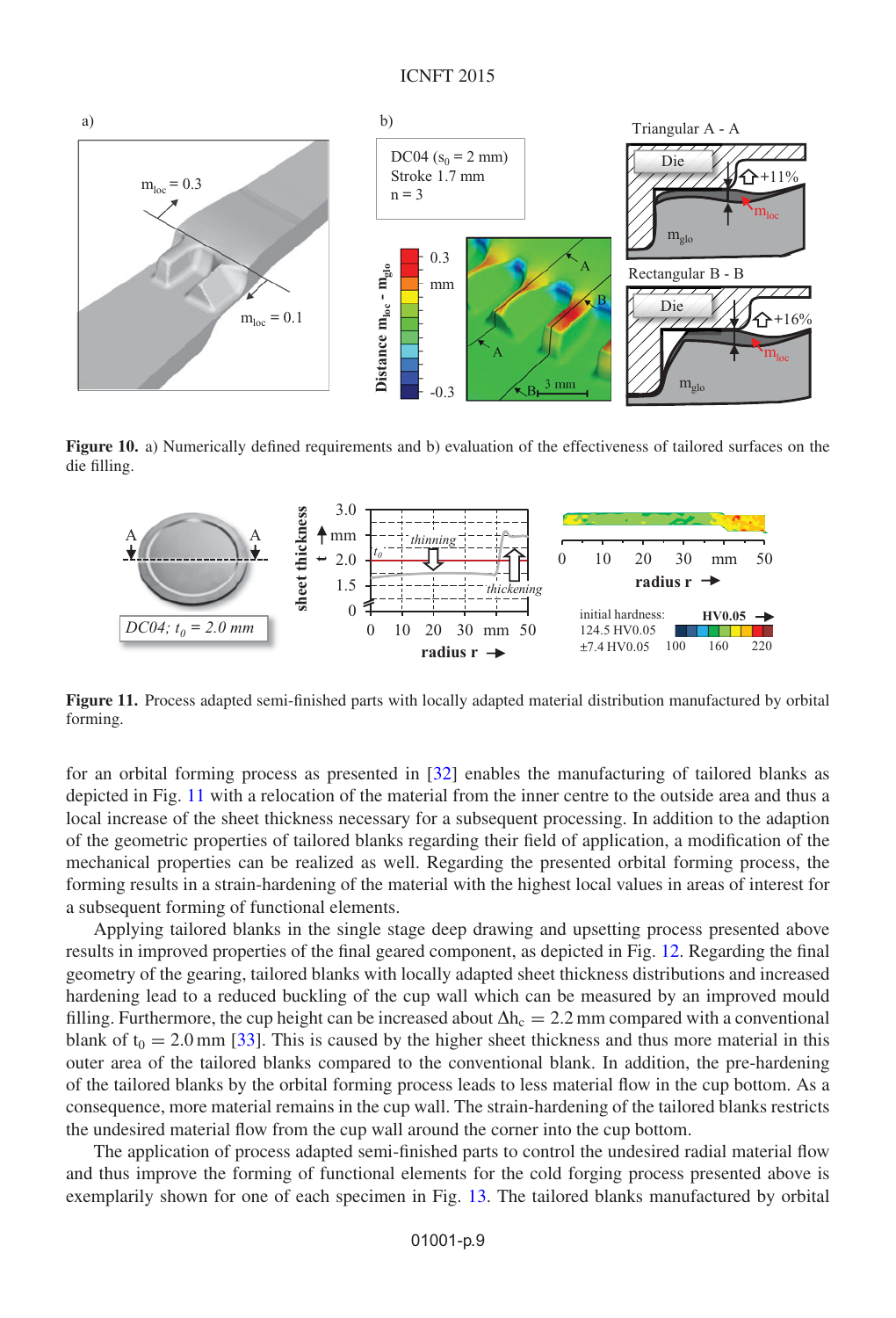<span id="page-9-0"></span>

<span id="page-9-1"></span>**Figure 12.** Application of orbital formed tailored blanks for the manufacturing of thin-walled cups with an external gearing.



**Figure 13.** Profile comparison of functional elements of rectangular and triangular shape.

forming with their properties shown in Fig. [11](#page-8-1) were used for this investigation. The functional elements formed by the cold forging process are at the same radial position as the thickening zone of the tailored blanks. In comparison with conventional unformed blanks with  $t_0 = 2.0$  mm, the use of orbital formed tailored blanks results in an average height increase of about 19% for the rectangular element and about 15% for the triangular element caused by the strain-hardened material as well as the additional material in this area for the tailored blanks. The application of the tailored blanks leads to an improvement of the forming of the functional elements and reduction of the undesired radial material flow in the centre and to the outside. However, the higher sheet thickness and thus increase of material in the outer zone results in a higher bending of the final geometry at the edge.

Regarding lightweight aspects, a pre-distribution of the material as well as an additional strainhardening during manufacturing, the application of tailored blanks in sheet-bulk metal forming processes can be used to control the material flow in subsequent processes. Their application results in an improved forming of functional elements and is a promising approach for the further development of SBMF processes.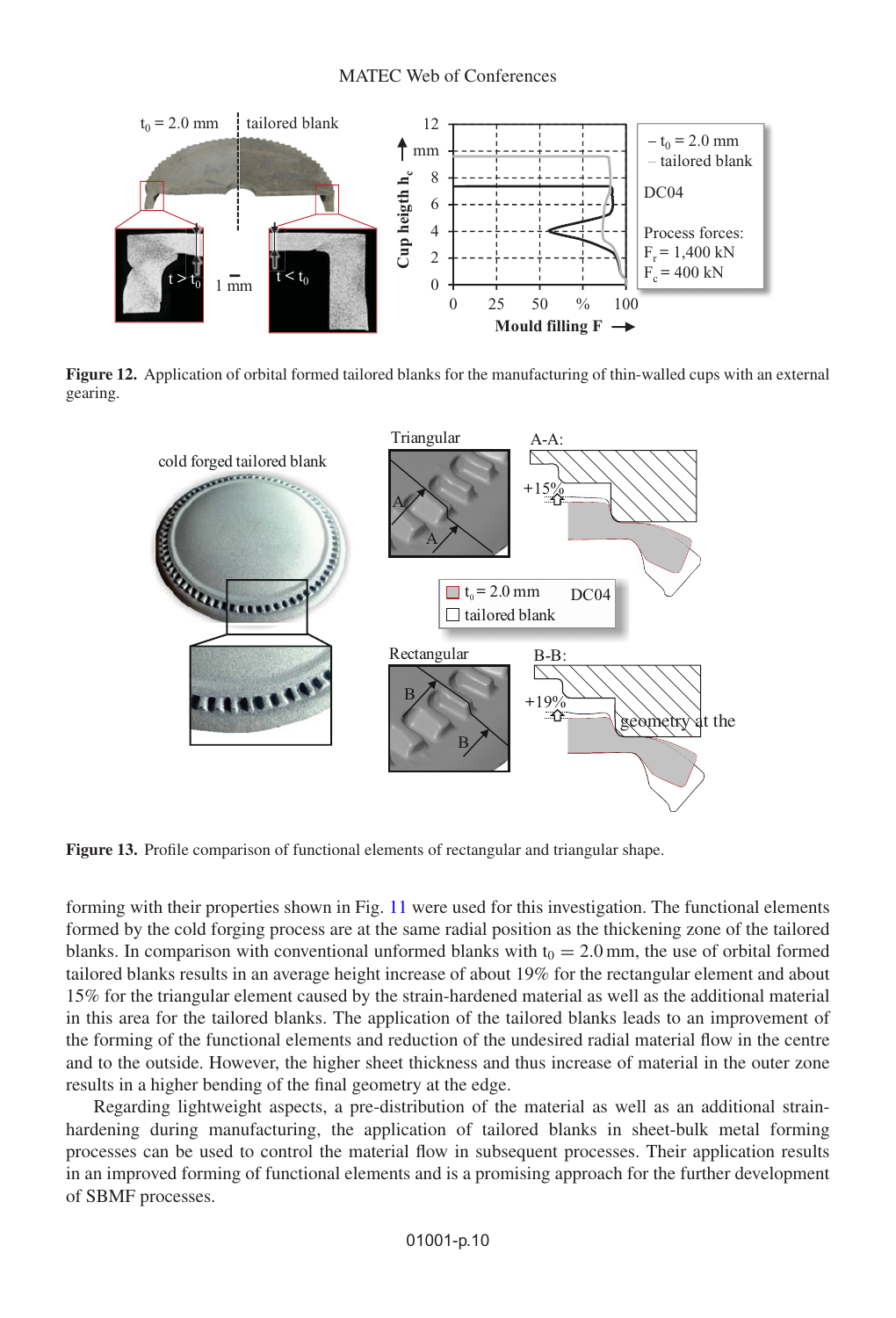## **4. Summary and outlook**

Considering modern demands like improved material efficiency and shortened process chains, the application of bulk forming operations on sheet metals enables the manufacturing of complex lightweight components with integrated functional elements. Due to the increased complexity of these parts with locally varied forming zones, the control of the material flow to ensure the requested quality of the components is crucial. Regarding two exemplarily presented sheet-bulk metal forming processes, the challenges of an uncontrolled material flow are presented. Following, two innovative solutions for controlling and directing the material flow in both processes are shown: the local adaption of the tribological conditions and the application of process-adapted semi-finished parts. Both methods have been successfully applied resulting in improved properties of the components. For current and future research, the focus will be on the investigations of the complete process chain. Starting with the initial blank, next the forming of tailored blanks and application of tailored surfaces and the subsequent manufacturing of functional components. This will be done in experimental as well as numerical methods with investigations regarding the material behaviour in terms of hardening and damage.

This work was supported by the German Research Foundation (DFG) within the scope of the Transregional Collaborative Research Centre on sheet-bulk metal forming (CRC/TR 73) in the subprojects A1, A2 and C1.

## <span id="page-10-0"></span>**References**

- [1] H.E. Friedrich, *Leichtbau in der Fahrzeugtechnik*, Springer Vieweg, Wiesbaden, Germany (2013)
- <span id="page-10-1"></span>[2] R. Golloch, *Downsizing bei Verbrennungsmotoren – Ein wirkungsvolles Konzept zur Kraftstoffverbrauchssenkung*, Springer, Berlin, Germany (2005)
- <span id="page-10-2"></span>[3] M. Merklein, J. M. Allwood, B.-A. Behrens, A., Brosius, H. Hagenah, K. Kuzman, K. Mori, A.E. Tekkaya, A. Weckenmann, *Bulk forming of sheet metal*, Annals of the CIRP **61**, 2, pp. 725–745 (2012)
- <span id="page-10-3"></span>[4] M. Merklein, A.E. Tekkaya, A. Brosius, S. Opel, J. Koch, *Overview on Sheet-Bulk Metal Forming Processes*, Proceedings of the 10th International Conference on Technology of Plasticity, pp. 1109–1114 (2011)
- <span id="page-10-5"></span>[5] DIN 8582, *Manufacturing processes forming – Classification; Subdivision, terms and definitions, alphabetical index* (2003)
- <span id="page-10-4"></span>[6] M. Merklein, H. Hagenah, T. Schneider, *Sheet-Bulk Metal Forming Processes – State of the Art and its Perspectives*. TTP 2013 – Tools and Technologies for Processing Ultra High Strength Materials, pp. 197–204 (2013)
- <span id="page-10-7"></span>[7] G. Herold, S. Abdel-Kader, *Einfluß der Prozessparameter beim Drückwalzen auf den Werkstofffluß und die Produktqualität*, Proceedings 5. Sächsische Fachtagung Umformtechnik, **26**, pp. 1–15 (1998)
- <span id="page-10-6"></span>[8] T. Altan, A.E. Tekkaya, *Sheet Metal Forming Processes and Applications*, ASM International, 978-1-61503-844-2 (2012)
- [9] Y. Xu, S.H. Zhang, P. Li, K. Yang, D.B. Shan, Y. Lu, *3D Rigid-Plastic FEM Numerical Simulation on Tube Spinning*, Journal of Material Processing Technology **113**, pp. 710–713 (2001)
- <span id="page-10-9"></span><span id="page-10-8"></span>[10] R. Kopp, *Der Werkstofffluß beim Dreirollen-Drückwalzen*, Archiv für das Eisenhüttenwesen **5**, pp. 397–404 (1972)
- <span id="page-10-10"></span>[11] P. Groche, D. Fritsche, *Application and Modelling of Flow Manufacturing Processes for Internally Geared Wheels*, International Journal of Machine Tools & Manufacture **46**, pp. 1261–1265 (2006)